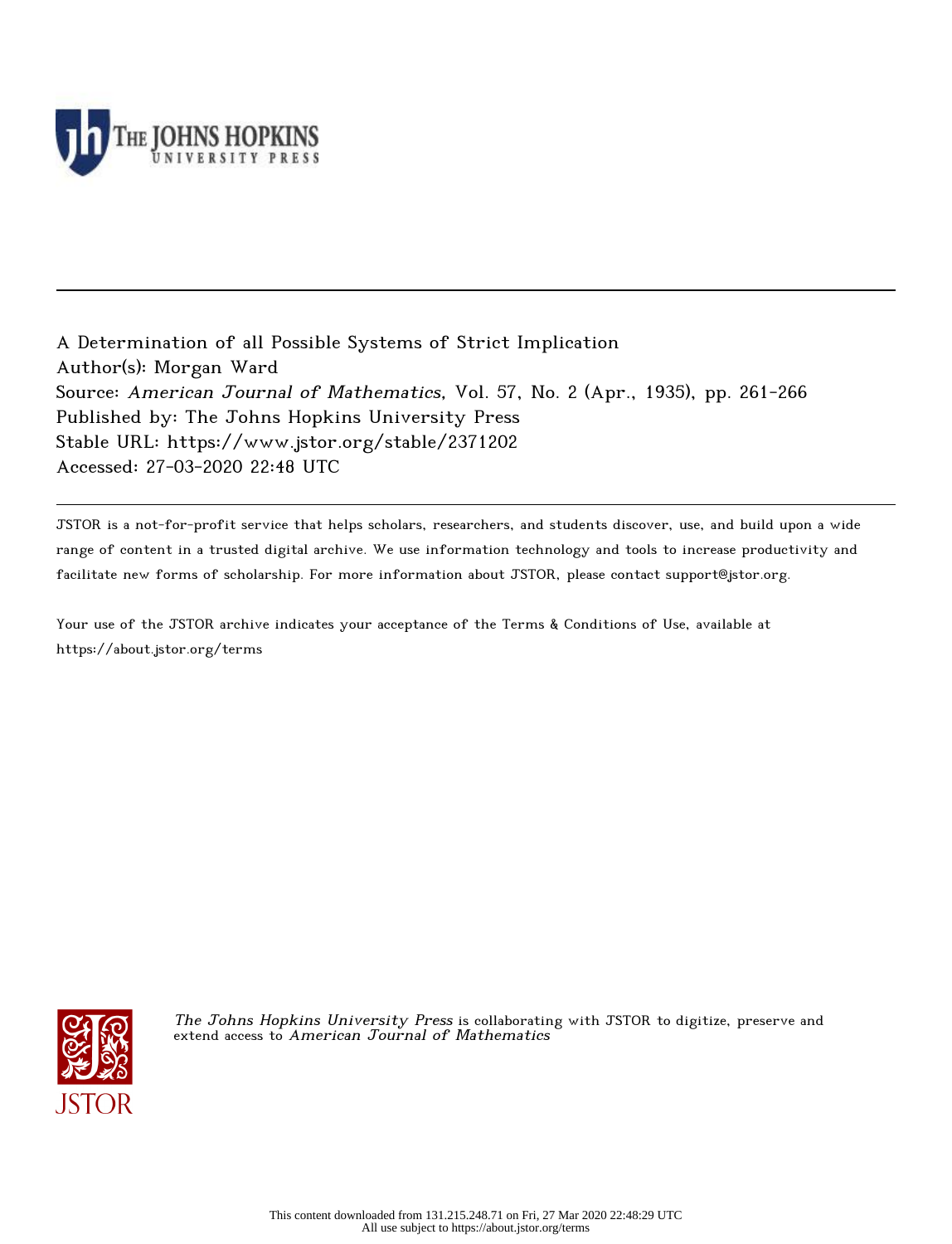# A DETERMINATION OF ALL POSSIBLE SYSTEMS OF STRICT IMPLICATION.

By MORGAN WARD.

 $1^\circ$ . It is known that the postulates chosen by C. I. Lewis for his " system of strict implication  $" \dagger$  are not categorical, since three distinct types of such a system have been shown to exist. $\ddagger$  I shall prove here that the three types already discovered are the only ones possible. The inclusion of an additional modal postulate  $\ddagger$  will therefore make the system categorical, and allow it to be exhibited as a four-valued truth-value system. The corresponding entscheidung problem may then be solved by the matrix method.

 20. In what follows, the decimal numeration 11. 01-20. 01 refers to Symbolic Logic, Chapter VI. We shall modify Lewis' notation as follows. We use  $+$  instead of v to denote logical addition, p' for  $\sim$  p and p\* for  $\sim$   $\lt$  p. We shall refer to the system of strict implication as (the system)  $\Sigma$ .

# TABLE I. The System  $\Sigma$ .

| Primitive Ideas                                                                                                                            | Postulates                                                                                                                                                                                                                                                                                                                                                     |
|--------------------------------------------------------------------------------------------------------------------------------------------|----------------------------------------------------------------------------------------------------------------------------------------------------------------------------------------------------------------------------------------------------------------------------------------------------------------------------------------------------------------|
| $p, p', \langle \rangle p, pq, p = q.$                                                                                                     | 11. 1 $pq \cdot \prec qp$                                                                                                                                                                                                                                                                                                                                      |
| Definitions<br>11. 01 $p + q = (p'q')'$ .<br>11. 02 $p \lt q \cdot (-q \cdot (pq')^*$<br>11.03 $p = q \cdot = : p \prec q \cdot q \prec p$ | 11. $2 pq \cdot \leq p$<br>11. $3 p \cdot \leq p p$<br>11. 4 $(pq)r \rightarrow p(qr)$<br>11. $5 p \cdot \kappa \cdot (p')'.$<br>11.6 $p \lt q \cdot q \lt r : \lt \cdot p \lt r$<br>11. $7 p \cdot p \prec q : \prec q$<br>19. 01 $\langle \rangle$ pq $\cdot \times \cdot \langle \rangle$ p<br>20. 01 $(\exists p, q) : (p \prec q)' \cdot (p \prec q')'$ . |
|                                                                                                                                            |                                                                                                                                                                                                                                                                                                                                                                |

 It is also assumed that the system is closed with respect to the unary operations  $p' \langle p \rangle$  and the binary operation pq. The equality relation  $=$  of the primitive ideas has the usual properties.? In the present abstract treat ment, 11.03 may be looked upon as a condition upon the relation  $\prec$ .

t It is assumed that the reader is familiar with the contents of Chapters VI and VII of C. I. Lewis and C. H. Langford's book, Symbolic Logic (New York, 1932), where a detailed account is given both of the system of strict implication and the matrix method as applied to truth-value systems. We shall refer to this book as Symbolic Logic.

 $$ symbolic Logic, Appendix II.$ 

 <sup>?</sup> As given, for example, in E. V. Huntington's paper, "Postulates for the algebra of logic," Transactions of the American Mathematical Society, vol. 35 (1933), pp. 279-280.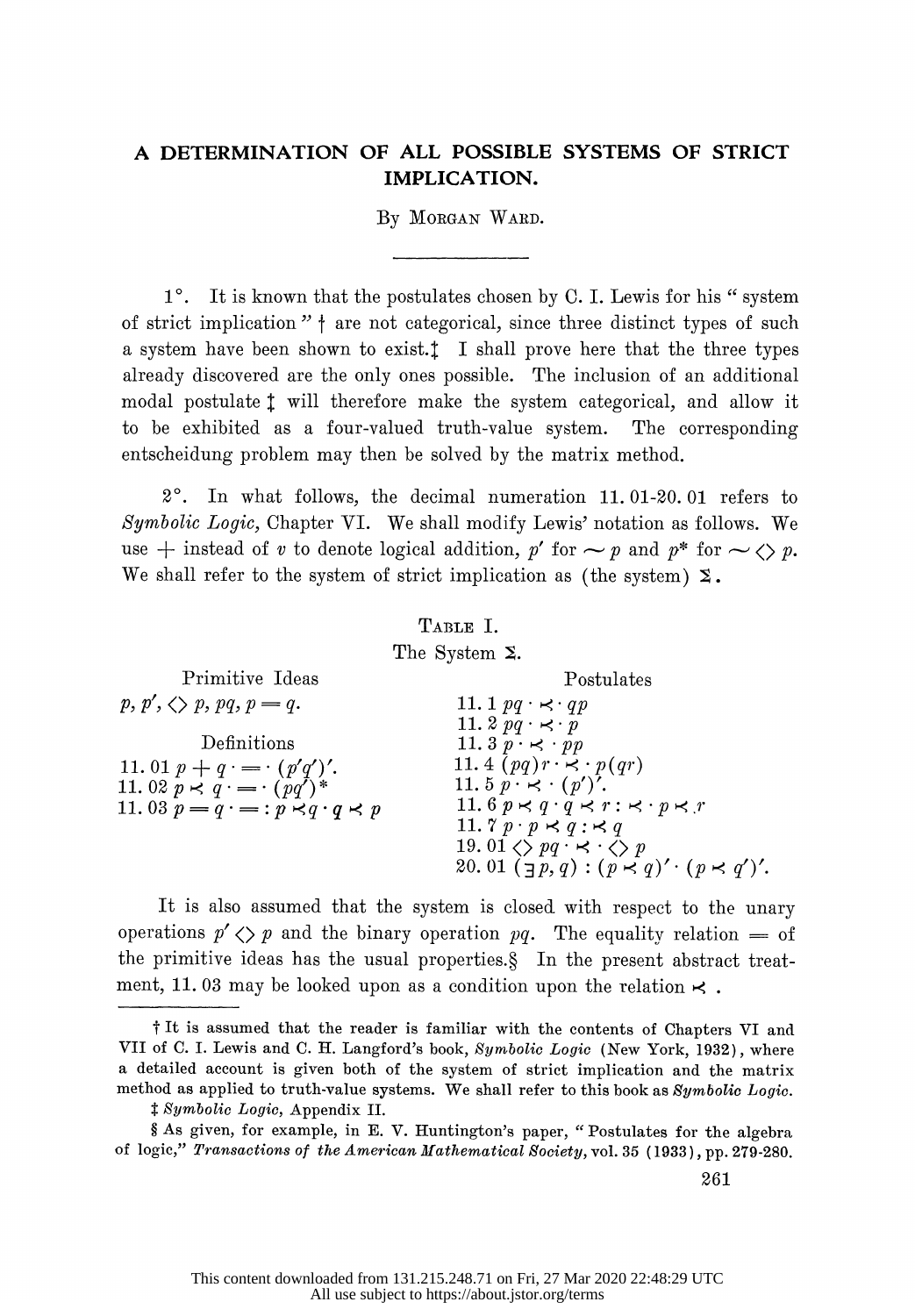3°. THEOREM.<sup>†</sup> The system  $\Sigma$  is a Boolean algebra in which  $p + q$  and pq are the operations of addition and multiplication, and  $p'$  is the negation of p.

 The following set of postulates for a Boolean algebra is given by Hunting ton in his Transactions paper, page 280. We presuppose a class  $K$  of elements  $p, q, r, \cdots$  a unary operation  $p'$ , a binary operation  $+$  and an equality relation  $=$  which we identify with the corresponding entities of  $\Sigma$ 

 $H_0[20. 1, 20. 11]$  K contains at least two distinct elements.  $H_2[11.01]$  If p and q are in the class K, then  $p + q$  is in the class K.  $H_2[13.11]$   $p+q=q+p$ .  $H_3[13.4]$   $(p+q)$  +  $r = p + (q + r)$ .  $H_4[13.31]$   $p + p = p$ .  $H_5[18, 2]$   $(p' + q')' + (p' + q)' = p$ . Def.  $H_6[11.01, 12.3]$   $pq = (p'q')'.$ 

 The numbers in square brackets refer to the corresponding theorems in Symbolic Logic.

 40. THEOREM. If the system of strict implication is interpreted as a truth-value system with a finite number of truth-values  $n_1, n_2, \dots, n_k$ , then  $n_1, n_2, \dots, n_k$  must form a Boolean algebra  $\mathfrak{B}$  with respect to the operations of addition, multiplication and negation derived from the matrices for  $p+q$ , pq and p'.

For suppose that the matrices for p' and  $p + q$  are

| $\frac{p}{\sqrt{p}}$                                                                           |                                                                                                                                                                                                                                                                                                                                                 |                             |  |                        |
|------------------------------------------------------------------------------------------------|-------------------------------------------------------------------------------------------------------------------------------------------------------------------------------------------------------------------------------------------------------------------------------------------------------------------------------------------------|-----------------------------|--|------------------------|
| $\boxed{n_1}$ $\boxed{\beta_1}$                                                                | $\begin{array}{c cccccc}\np \\ n_1 \\ n_2 \\ n_3\n\end{array}$ $\begin{array}{c cccccc}\nq & n_1 & n_2 & \cdots & n_k \\ \hline\n\alpha_{11} & \alpha_{12} & \cdots & \alpha_{1k} \\ \alpha_{21} & \alpha_{22} & \cdots & \alpha_{2k} \\ \vdots & \vdots & \ddots & \vdots \\ \hline\n\vdots & \vdots & \ddots & \vdots \\ \hline\n\end{array}$ |                             |  |                        |
| $\begin{array}{c c} n_2 & \beta_2 \ \cdot & \cdot \ \cdot & \cdot \ n_k & \beta_k \end{array}$ |                                                                                                                                                                                                                                                                                                                                                 |                             |  |                        |
|                                                                                                |                                                                                                                                                                                                                                                                                                                                                 |                             |  |                        |
|                                                                                                |                                                                                                                                                                                                                                                                                                                                                 |                             |  |                        |
|                                                                                                |                                                                                                                                                                                                                                                                                                                                                 |                             |  |                        |
|                                                                                                | $n_k$                                                                                                                                                                                                                                                                                                                                           | $\alpha_{k1}$ $\alpha_{k2}$ |  | $\cdots$ $\alpha_{kk}$ |

where each  $\alpha$  and  $\beta$  stands for a definite truth-value n. We then define the operations of negation and addition over  $n_1, n_2, \dots, n_k$  by

$$
n'_{i} = \beta_{i}, \qquad n_{i} + n_{j} = \alpha_{ij} \qquad (i, j = 1, \cdots, k)
$$

and it is immediately obvious that the conditions  $H_0 \longrightarrow H_6$  of section 3° are all satisfied.

 $\dagger$  For a detailed analysis of the correspondence between  $\Sigma$  and a Boolean algebra, see E. V. Huntington, Bulletin of the American Mathematical Society, vol. 40 (October, 1934), pp. 729-735.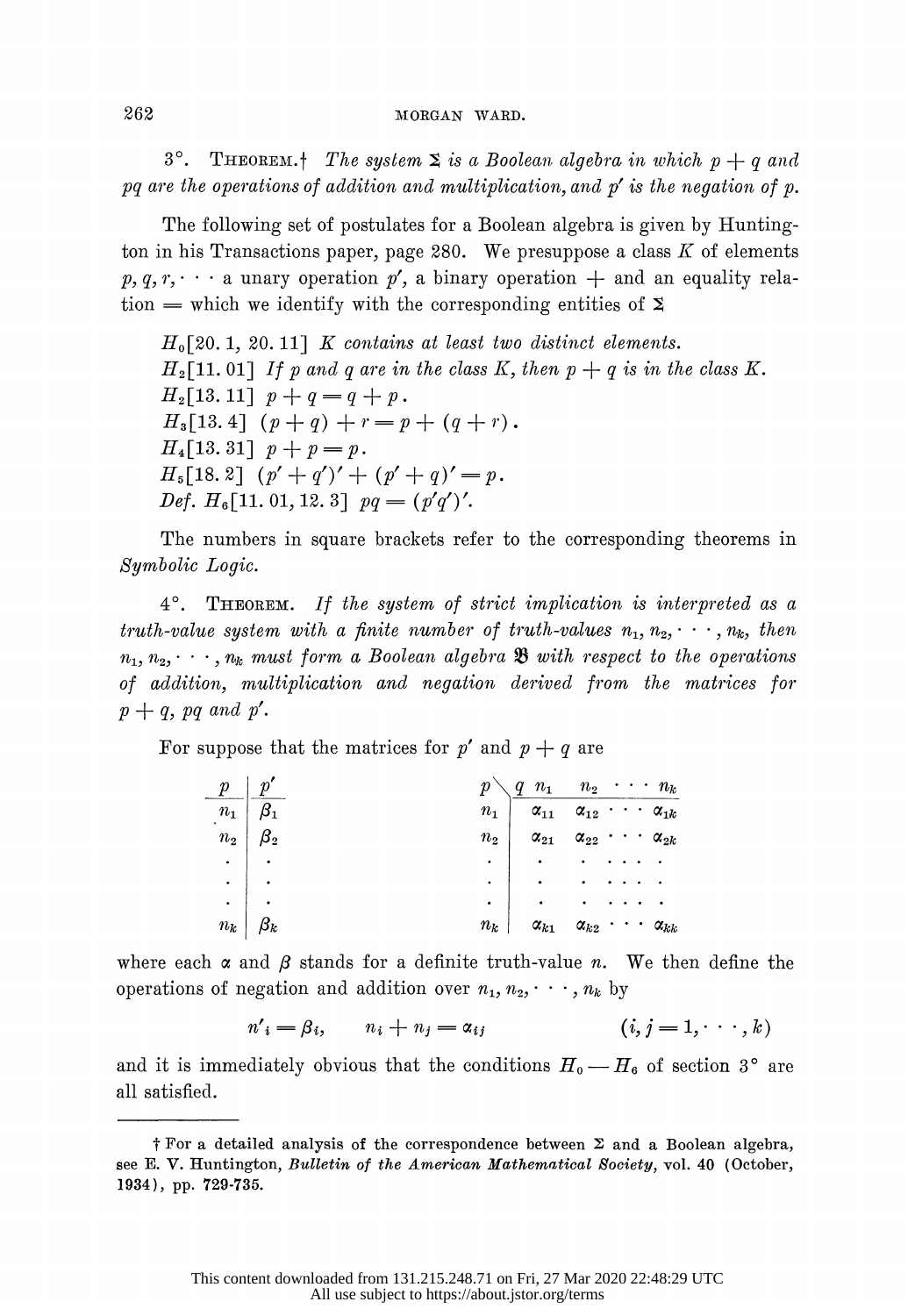COROLLARY. The number of truth-values in any representation of  $\Sigma$  as a  $truth-value system$  is either infinite or a power of 2.

Let us use the letters  $\partial$  and  $\epsilon$  to stand for designated values  $\dagger$  and undesignated values in  $\mathfrak{B}$  respectively. Then  $\theta$  and  $\epsilon$  combine in  $\mathfrak{B}$  as follows:

### TABLE II.

|                                                                                                                            |  | Combination of Truth-Values.         |  |
|----------------------------------------------------------------------------------------------------------------------------|--|--------------------------------------|--|
|                                                                                                                            |  | $\times$ $\theta$ $\epsilon$         |  |
|                                                                                                                            |  |                                      |  |
| $\begin{array}{c cc} + & \theta & \epsilon \\ \hline \epsilon & \theta & \theta \\ \theta & \theta & \epsilon \end{array}$ |  | $\epsilon$   $\epsilon$   $\epsilon$ |  |

 For example, the second table tells us that the product of two designated values is a designated value, the product of a designated value and an un designated value is an undesignated value, and so on.

These facts result from the obvious propositions of  $\Sigma$ 

$$
p \cdot q : \kappa : p + q \cdot pq; \ \ pq' : \kappa : p + q' \cdot (p'q)'; \ \ p \cdot \kappa \cdot (p')'.
$$

 $5^\circ$ . We consider now the possible representations of  $\Sigma$  as a four-valued truth-value system. In accordance with the results of section  $4^\circ$ , we may take for the set of truth-values  $\mathfrak B$  the four numbers 1, 2, 3 and 6, which form a Boolean algebra if addition and multiplication are taken as the operations of finding the greatest common divisor and least common multiple, while negation is defined by  $1' = 6, 2' = 3$ .

#### TABLE III.

Truth-Values of  $p'$ ,  $p^*$  and so on.

| Truth-Values of $p', p^*$ and so on. |                                            |                                                                                   |  |  |                                                                                    |
|--------------------------------------|--------------------------------------------|-----------------------------------------------------------------------------------|--|--|------------------------------------------------------------------------------------|
| p $p^{\prime}$ $p^{\ast}$            |                                            |                                                                                   |  |  |                                                                                    |
|                                      |                                            |                                                                                   |  |  |                                                                                    |
|                                      | 2 $\qquad$ 3 $\qquad$ $\qquad$ 5           |                                                                                   |  |  |                                                                                    |
|                                      | $\begin{array}{ccc} 3 & 2 & c \end{array}$ |                                                                                   |  |  |                                                                                    |
| $6 \qquad \qquad 1 \qquad \qquad$    |                                            |                                                                                   |  |  |                                                                                    |
|                                      |                                            |                                                                                   |  |  | There are in all $4^4 = 256$ such interpretations of $\Sigma$ conceivable obtained |
|                                      |                                            | <i>i</i> giving each of a h c d its four possible values 1 2 3 or 6. We shall use |  |  |                                                                                    |

by giving each of  $a, b, c, d$ , its four possible values 1, 2, 3, or 6. We shall use the definitions and postulates of  $\Sigma$  in Table I to reduce this number to eight.

From Table III, we see that  $t$ 

(i)  $d = \theta$ , (ii)  $6 \neq \theta$ , (iii)  $1 = \theta$ .

t Symbolic Logic, pp. 231-233.

t We use the letter " $\partial$ " to stand for some designated value. Thus  $6 \neq \partial$  means that 6 is not a designated value, and ab, ac,  $ad = \partial$  would mean that ab, ac, and ad are all designated values.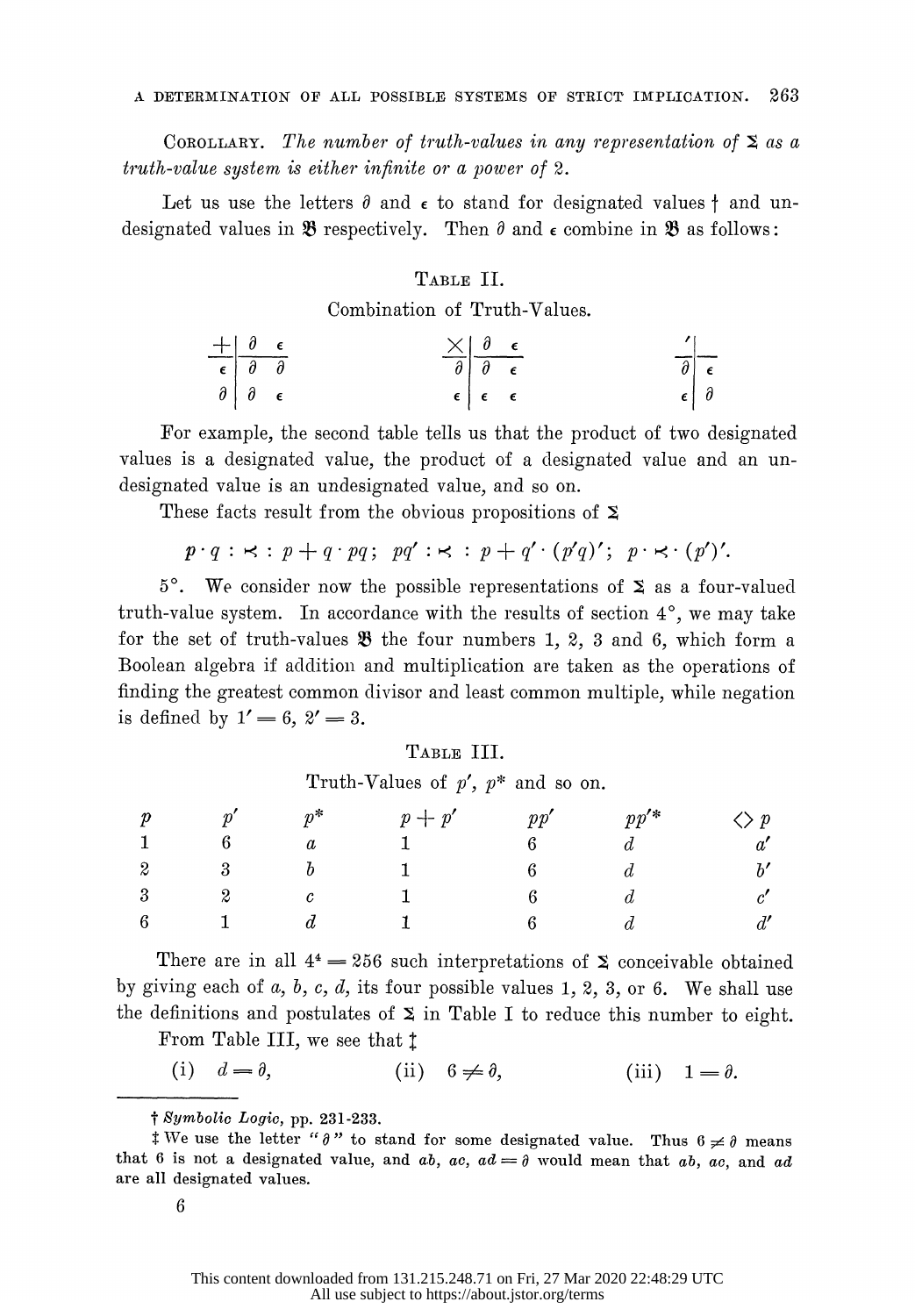### 264 MORGAN WARD.

From the last theorem of  $4^\circ$  and (ii) we see that

(iv) if  $2 = \theta$ ,  $3 \neq \theta$ ; if  $3 = \theta$ ,  $2 \neq \theta$ .

## TABLE IV.

Matrices for  $pq$ ,  $pq'$  and so on.

| pq              | pq'  | $p \prec q$  | $q \prec p$              | $p = q$ |               |         |                |  |
|-----------------|------|--------------|--------------------------|---------|---------------|---------|----------------|--|
| $1\; 2\; 3\; 6$ | 6321 | d c b a      | $d\ d\ d\ d$             |         | $d \dot{a}$   | $a\ b$  | $d\,a$         |  |
| $2\; 2\; 6\; 6$ | 6622 | $d\ d\ b\ b$ | $c \, d \, c \, d$       | $d\ c$  | d             | $b\ c$  | $b\ d$         |  |
| $3\; 6\; 3\; 6$ | 6363 | d c d c      | $b\; b\; d\; d$          | $a\;b$  | $b\ c$        | $d_{-}$ | d c            |  |
| 6666            | 6666 |              | $d\,d\,d\,d\,a\,b\,c\,d$ |         | $d\,a$ $b\,d$ | $d\ c$  | $\mathfrak{a}$ |  |
|                 |      |              |                          |         |               |         |                |  |

Now since equality over  $\Sigma$  is defined as logical equivalence,  $\uparrow$   $p = q$  when and only when  $p$  and  $q$  have the same truth-values. Therefore, we infer from the matrix for  $p = q$  that ad, bc, bd, cd  $\neq \emptyset$ . Hence by (i) and Table II,

$$
(v) \quad a, b, c \neq \emptyset.
$$

From 
$$
(v)
$$
, (i) and (iii), we see that

(vi)  $a, b, c \neq d$  (vii)  $a, b, c \neq 1$ .

 TABLE V. The Principle of the syllogism.

|                            |                         |                  |                  |                     | The Trincipic or the synogram. |                                                                                |
|----------------------------|-------------------------|------------------|------------------|---------------------|--------------------------------|--------------------------------------------------------------------------------|
| $\boldsymbol{p}$           | q                       | $q^{\prime}$     | $p \prec q$      | $p \cdot p \prec q$ |                                | $p \cdot p \prec q : q'$ 11. $7 \cdot \cdots \cdot (p \cdot p \prec q : q')^*$ |
| 1                          | $\mathbf{1}$            | $\boldsymbol{6}$ | $\boldsymbol{d}$ | $\boldsymbol{d}$    | $\boldsymbol{6}$               | $\overline{d}$                                                                 |
| 1                          | $\boldsymbol{2}$        | $\rm 3$          | $\it{c}$         | $\boldsymbol{c}$    | 3c                             | $(3c)$ *                                                                       |
| 1                          | $\boldsymbol{3}$        | $\boldsymbol{2}$ | $\it{b}$         | $\it{b}$            | 2b                             | $(2b)^*$                                                                       |
| 1                          | $\,6$                   | 1                | $\boldsymbol{a}$ | $\boldsymbol{a}$    | $\boldsymbol{a}$               | $a^*$                                                                          |
| $\boldsymbol{2}$           | $\mathbf{1}$            | $\,6\,$          | $\boldsymbol{d}$ | 2d                  | 6                              | $\boldsymbol{d}$                                                               |
| $\boldsymbol{\mathcal{Z}}$ | $\boldsymbol{2}$        | 3                | $\boldsymbol{d}$ | 2d                  | $\boldsymbol{6}$               | $\boldsymbol{d}$                                                               |
| $\boldsymbol{2}$           | $\overline{\mathbf{3}}$ | $\boldsymbol{2}$ | $\it{b}$         | 2b                  | $2\mathit{b}$                  | $(2b)$ *                                                                       |
| $\boldsymbol{2}$           | $\,6\,$                 | 1                | $\it b$          | 2b                  | $2\mathit{b}$                  | $(2b)$ *                                                                       |
| 3                          | $\mathbf{1}$            | $\,6\,$          | $\boldsymbol{d}$ | 3d                  | $\bf 6$                        | $\boldsymbol{d}$                                                               |
| $\boldsymbol{3}$           | $\boldsymbol{2}$        | 3                | $\mathcal C$     | 3c                  | 3c                             | $(3c)*{}$                                                                      |
| 3                          | 3                       | 2                | $\boldsymbol{d}$ | 3d                  | $\boldsymbol{6}$               | d                                                                              |
| 3                          | $\boldsymbol{6}$        | 1                | $\boldsymbol{c}$ | 3c                  | 3c                             | $(3c)$ *                                                                       |
| $\boldsymbol{6}$           | $\mathbf{1}$            | 6                | $\boldsymbol{d}$ | 6                   | 6                              | $\boldsymbol{d}$                                                               |
| $\,6\,$                    | $\boldsymbol{z}$        | $\boldsymbol{3}$ | $\boldsymbol{d}$ | 6                   | $\boldsymbol{6}$               | $\boldsymbol{d}$                                                               |
| $\boldsymbol{6}$           | $\boldsymbol{3}$        | $\boldsymbol{2}$ | $\boldsymbol{d}$ | 6                   | $\boldsymbol{6}$               | $\overline{d}$                                                                 |
| $\boldsymbol{6}$           | $\,6$                   | 1                | $\boldsymbol{d}$ | $\boldsymbol{6}$    | $\boldsymbol{6}$               | $\boldsymbol{d}$                                                               |
|                            |                         |                  |                  |                     |                                |                                                                                |

 $\dagger$  Lewis and Langford, pp. 123-124.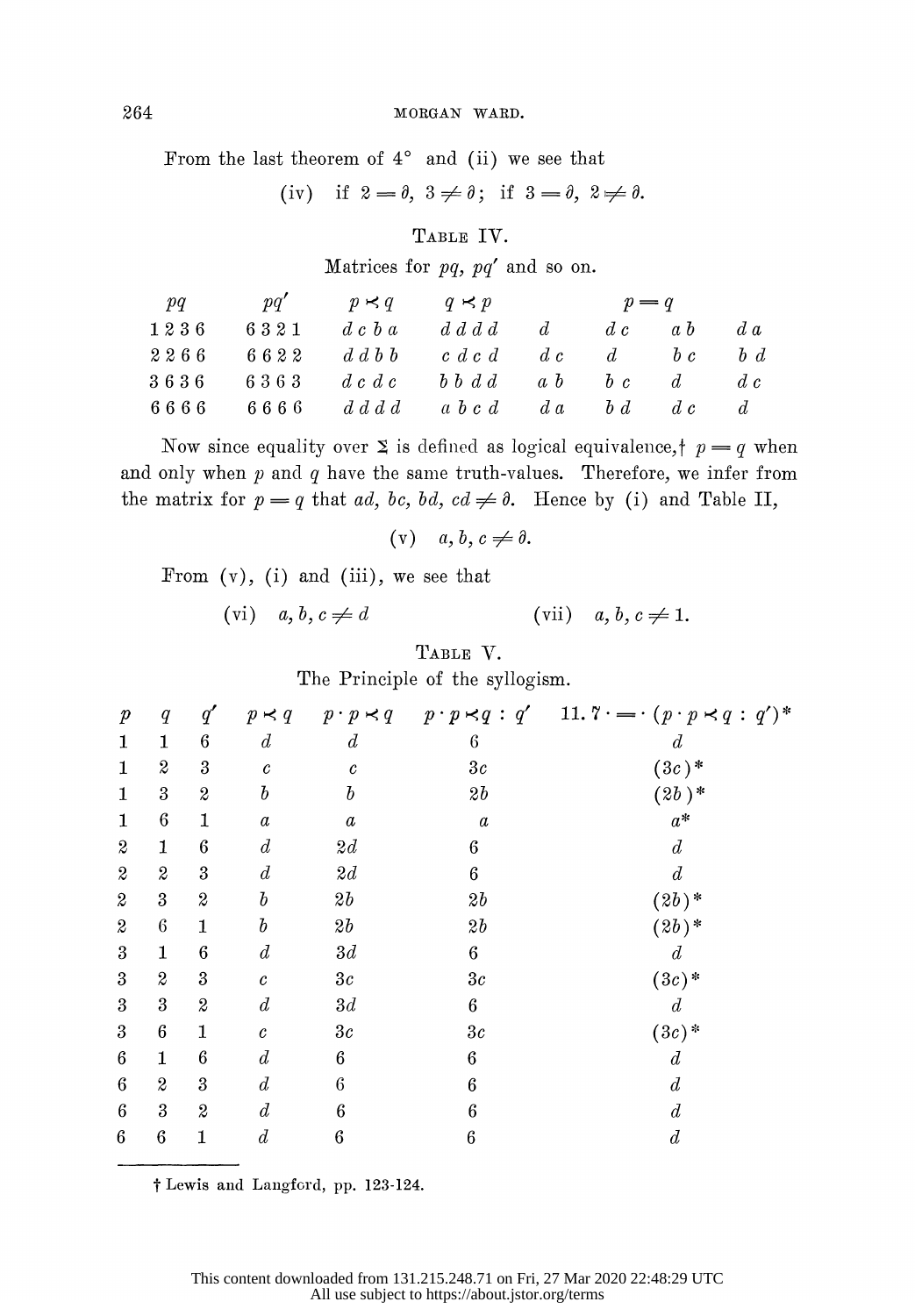### A DETERMIINATION OF ALL POSSIBLE SYSTEMS OF STRICT IMPLICATION. 265

From the last column of Table V, we see that

(viii) 
$$
a^*
$$
,  $(2b)^*$ ,  $(3c)^* = \partial$ .

I say that  $a = 6$ . For by (vii),  $a \neq 1$ . And if  $a = 2$  or 3, by (viii),  $a^* = 2^*$  or  $a^* = 3^*$ . Hence  $a^* = b$  or  $c = \partial$  contradicting (v).

I say that  $b = 3$  or  $b = 6$ . For by (vii),  $b \neq 1$ . And if  $b = 2$ , then by (viii),  $(2b)^* = 2^* = b = 2 = \theta$  contradicting (v).

Finally,  $c = 2$  or  $c = 6$ . For by (vii),  $c \neq 1$ . And if  $c = 3$ , then by (viii)  $(3c)^* = 3^* = c = 3 = \theta$  contradicting (v).

We cannot have  $b = 3$  and  $c = 2$ . For then  $d = 1$  by (ii) and (v). Hence  $\langle \rangle p = p'$  and  $\Sigma$  will degenerate into a system of material implication, contradicting 20. 01.

We summarize our results in the following

 THEOREM. There are at most eight possible four-valued systems of stict implication, distinguished by the truth-values of  $\langle \rangle$  p; namely

# TABLE VI. Possible Systems E.

|                  |                  |      |      |                  | $\cdot$ |      |      |      |                  |
|------------------|------------------|------|------|------------------|---------|------|------|------|------------------|
| $\mathcal{P}$    | $\boldsymbol{p}$ |      | 2)   | $\left(3\right)$ | 4)      | 5)   | 6)   |      | $\left(8\right)$ |
|                  |                  |      |      |                  | 1       |      |      |      |                  |
| $\boldsymbol{2}$ |                  |      |      | 2                | 2       | 1    |      |      |                  |
| 3                |                  | 3    | 3    |                  |         |      |      |      |                  |
| 6                |                  | 6    | 2    | 6                | 3       | 6    | 6    | 3    | 2                |
|                  | Designated       |      |      |                  |         |      |      |      |                  |
|                  | Values †         | 1, 3 | 1, 3 | 1, 2             | 1, 2    | 1, 2 | 1, 2 | 1, 2 | 1,3              |

These systems may be grouped into four pairs,  $(7)$  and  $(8)$ ;  $(1)$  and  $(3)$ ;  $(5)$  and  $(6)$ ;  $(2)$  and  $(4)$ ; which are permuted into one another by the interchange of the truth-values 2 and 3, and are hence not essentially distinct. Finally, the four pairs are immediately seen to agree with the systems called Group I, Group II, Group III and Group V, in Appendix II of Symbolic Logic.

I have verified that the first three pairs satisfy all the postulates of  $\Sigma$ , while the last pair satisfy all the postulates save 19. 01, as was first proved by W. T. Parry, M. Wajsberg and P. Henle.! I shall denote these three systems of strict implication by  $\Sigma_1$ ,  $\Sigma_2$ ,  $\Sigma_3$ .

t Obtained by (i), (ii) and (iv).

t Symbolic Logic, footnote, page 492.